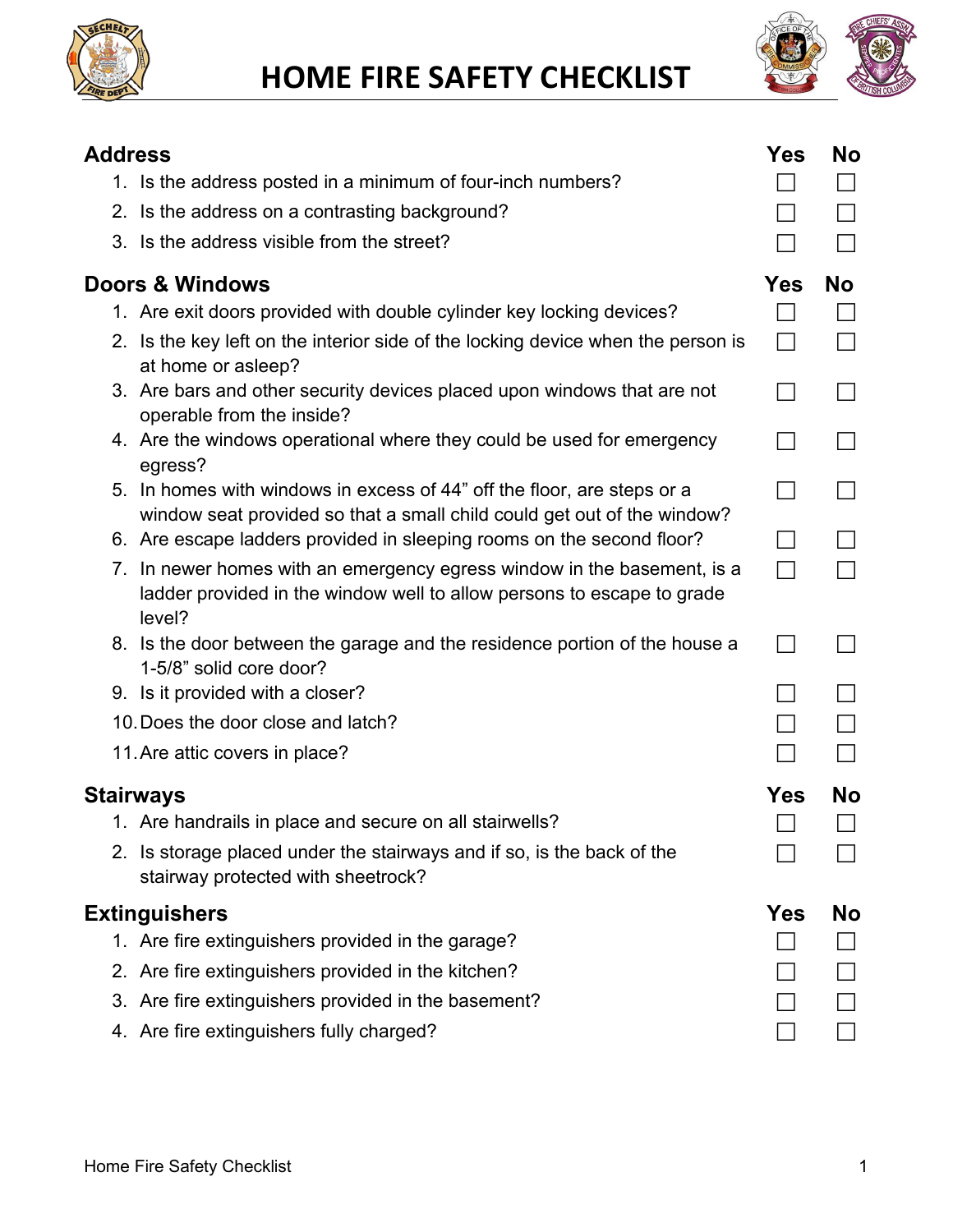



| <b>Extinguishers cont'd</b>                                                                                                                                                    | Yes               | <b>No</b> |
|--------------------------------------------------------------------------------------------------------------------------------------------------------------------------------|-------------------|-----------|
| 5. Are fire extinguishers hung up in an accessible location?                                                                                                                   |                   |           |
| 6. Is the fire extinguisher been taken down off the wall, turned over, and the<br>powder allowed to flow from bottom to top?                                                   |                   |           |
| <b>Smoke Detectors</b>                                                                                                                                                         | <b>Yes</b>        | <b>No</b> |
| 1. Are smoke detectors installed on each level?                                                                                                                                |                   |           |
| 2. Are smoke detectors installed in sleeping rooms of the home?                                                                                                                |                   |           |
| 3. Are smoke detectors working?                                                                                                                                                |                   |           |
| 4. Have the batteries been changed within the last year? (Suggest twice a<br>year)                                                                                             | $\Box$            |           |
| 5. Have 120-volt detectors been checked on a monthly basis with the test<br>button?                                                                                            |                   |           |
| 6. Have battery operated detectors been checked on a monthly basis with<br>the test button?                                                                                    | $\vert \ \ \vert$ |           |
| 7. The 2012 BC Building Code requires a 120-volt powered smoke detector<br>on each level outside all sleeping quarters and inside each bedroom.                                |                   |           |
| 8. All detectors are interconnected so that if one activates, all detectors will<br>activate.                                                                                  |                   |           |
| 9. Are all units still in place, operate, and have the batteries been changed<br>each year (at a minimum)?                                                                     |                   |           |
| <b>Wiring/Appliances</b>                                                                                                                                                       | <b>Yes</b>        | <b>No</b> |
| 1. Are all outlet and switchplate covers in place?                                                                                                                             |                   |           |
| 2. Are all junction boxes provided with an approved coverplate?                                                                                                                |                   |           |
| 3. Are extension cords being attached to the walls, ceilings or over doorways<br>or used because the house doesn't have receptacles at the locations<br>where power is needed? |                   |           |
| 4. Are extension cords being used because the house doesn't have<br>receptacles at the locations where power is needed?                                                        |                   |           |
| 5. Are multiple power adapters in use?                                                                                                                                         |                   |           |
| 6. Are appliance cords and plugs in good condition without nicks or splices?                                                                                                   |                   |           |
| 7. Are appliance cords not run under rugs, carpeting, and furniture?                                                                                                           |                   |           |
| 8. Is wiring run outside of walls in side armored cable?                                                                                                                       |                   |           |
| 9. Are there splices in power cords to appliances or outside of a junction box<br>on house wiring?                                                                             |                   |           |
| 10. Are outlets in good condition without broken pieces?                                                                                                                       |                   |           |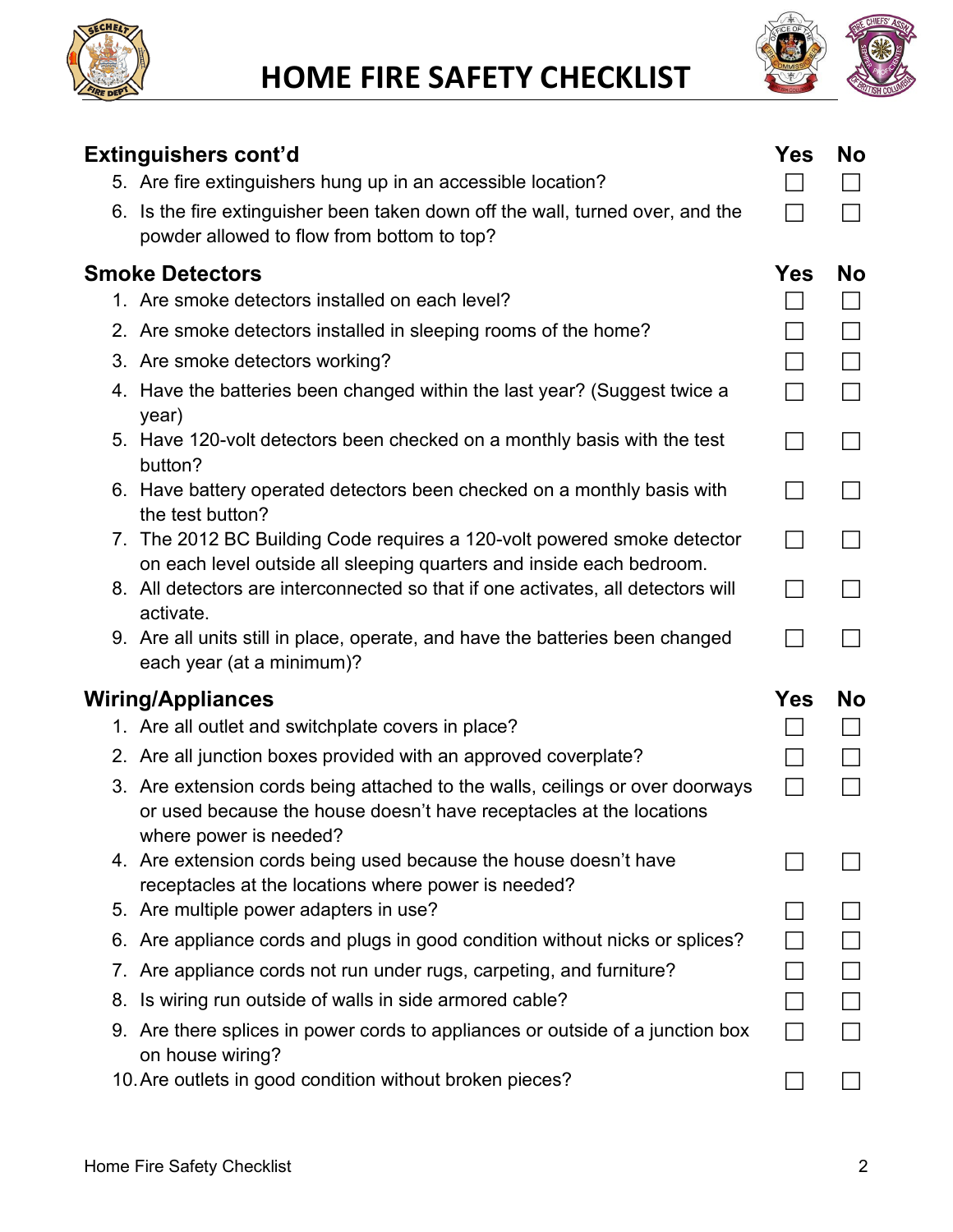

## **HOME FIRE SAFETY CHECKLIST**



|         | Wiring/Appliances cont'd                                                                                                                                                                                                                | Yes               | <b>No</b> |
|---------|-----------------------------------------------------------------------------------------------------------------------------------------------------------------------------------------------------------------------------------------|-------------------|-----------|
|         | 11. Do switches appear to be operating properly?                                                                                                                                                                                        |                   |           |
|         | 12. Are light covers in place on light fixtures in closets?                                                                                                                                                                             |                   |           |
|         | 13. Are light covers in place on the exterior of the building?                                                                                                                                                                          |                   |           |
|         | 14. Are the light bulbs larger than the rating on the light fixture?                                                                                                                                                                    |                   |           |
|         | 15. Is the microwave oven on a separate circuit?                                                                                                                                                                                        |                   |           |
|         | 16. Is the house wired with aluminum wiring?                                                                                                                                                                                            |                   |           |
|         | 17. Is the circuit directory inside the circuit panel?                                                                                                                                                                                  | $\Box$            |           |
|         | 18. Is the circuit directory marked?                                                                                                                                                                                                    |                   |           |
|         | 19. Do the breakers appear to be in good working condition?                                                                                                                                                                             |                   |           |
|         | 20. Is a 30" clear space provided around the circuit panel?                                                                                                                                                                             |                   |           |
| Storage |                                                                                                                                                                                                                                         | <b>Yes</b>        | <b>No</b> |
|         | 1. Are storage areas neat and storage away from such units as the furnace<br>and water heater?                                                                                                                                          |                   |           |
|         | 2. Are combustible liquids such as gasoline, Coleman fuel, kerosene, and<br>propane stored in properly marked containers?                                                                                                               |                   |           |
|         | 3. Are combustibles away from potential ignition sources such as furnaces,<br>water heaters and appliances that may produce heat or a spark?                                                                                            | $\vert \ \ \vert$ |           |
|         | 4. Are combustibles not stored in basements, bedrooms, etc.?                                                                                                                                                                            |                   |           |
|         | 5. Are combustible liquids such as stains or paints that are used within the<br>home properly stored?                                                                                                                                   |                   |           |
|         | 6. Are rags used for such placed in a metal container with a sealed lid?                                                                                                                                                                |                   |           |
|         | <b>Water Heater</b>                                                                                                                                                                                                                     | Yes               | <b>No</b> |
|         | 1. Is the clothes dryer vented?                                                                                                                                                                                                         |                   |           |
|         | 2. Is the vent attached to the dryer?                                                                                                                                                                                                   |                   |           |
|         | 3. Is the area behind the dryer clean?                                                                                                                                                                                                  |                   |           |
|         | 4. Recommend that the dryer vent hose, piping, and inside lint trap be<br>cleaned. The unit needs to be unplugged when cleaning the vent pipe.<br>Has the water heater been checked by a reputable service company in the<br>last year? |                   |           |
|         | 5. Does the water heater have the guard in place for the pilot light?                                                                                                                                                                   |                   |           |
| 6.      | Does the exhaust vent piping from the water heater to the vent through<br>the roof of the house appear to be in good condition?                                                                                                         |                   |           |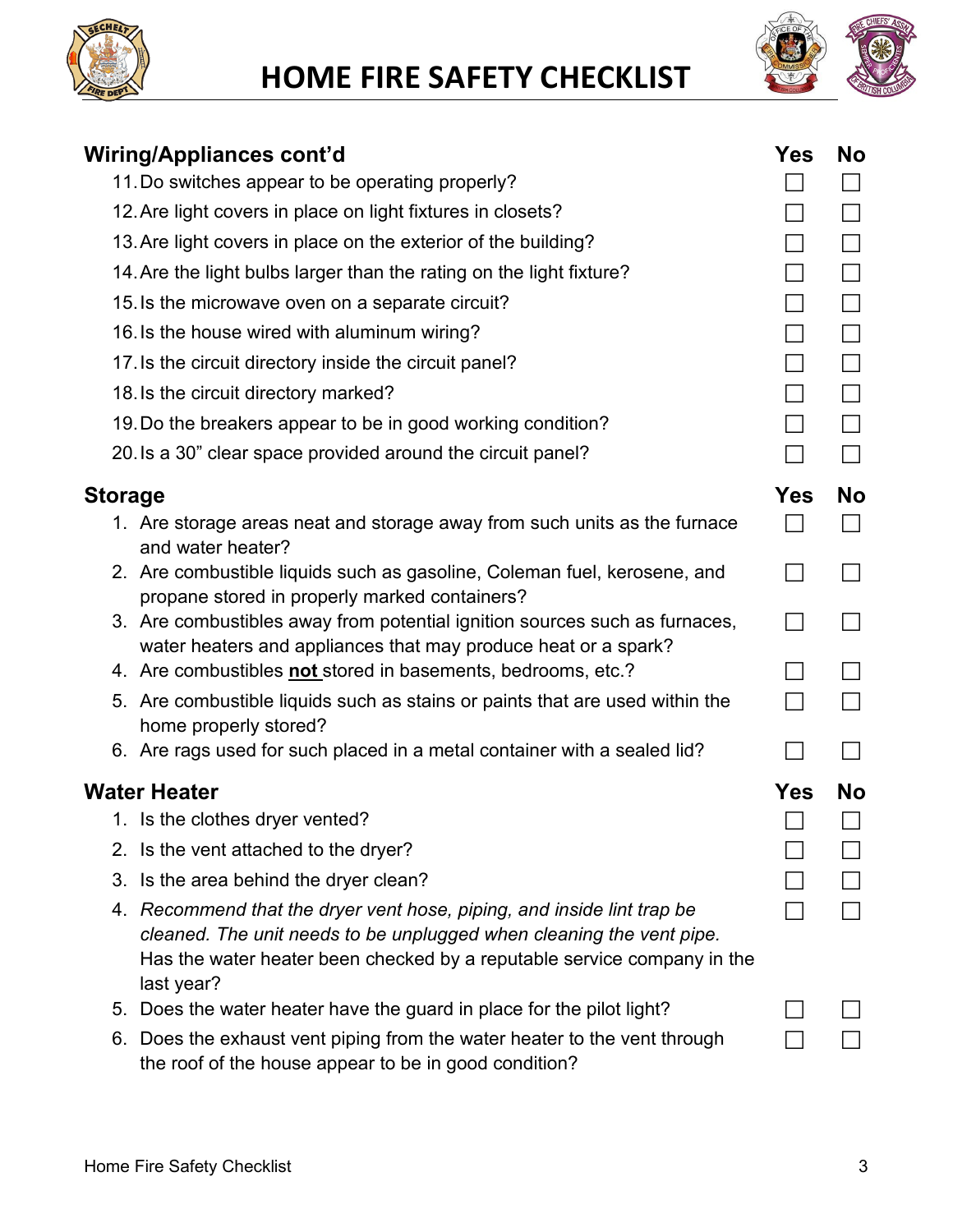



|                | Water Heater cont'd                                                                                                                                                                                              | <b>Yes</b> | <b>No</b> |
|----------------|------------------------------------------------------------------------------------------------------------------------------------------------------------------------------------------------------------------|------------|-----------|
|                | 7. Is the draft diverter (on the top of the water heater) and the exhaust piping<br>attached and appear to be in good condition?                                                                                 |            |           |
|                | 8. Is the gas line to the water heater copper pipe or black iron pipe?<br>Approved epoxy-coated flex lines and brass lines with flanges, not<br>soldered fittings are permissible. Rigged pipe is also approved. |            |           |
|                | 9. Is storage kept a minimum of 36" from the water heater?                                                                                                                                                       |            |           |
| <b>Furnace</b> |                                                                                                                                                                                                                  | <b>Yes</b> | <b>No</b> |
|                | 1. Has the forced air furnace or boiler unit been checked by a reputable<br>service company within the last year?                                                                                                |            |           |
|                | 2. Is the furnace motor clean and free of dust and lint?                                                                                                                                                         |            |           |
|                | 3. Is the furnace filter clean?                                                                                                                                                                                  |            |           |
|                | 4. Is the furnace filter changed frequently (recommend once a month during<br>cold season)?                                                                                                                      |            |           |
|                | 5. Does the vent piping from the top of the furnace to the vent through the<br>roof of the house appear to be in good condition?                                                                                 |            |           |
|                | 6. Is the gas line to the furnace copper pipe or black iron pipe? Approved<br>epoxy-coated flex lines and brass lines with flanges, not soldered fittings<br>are permissible. Rigged pipe is also approved.      |            |           |
|                | 7. Are covers to the furnace on?                                                                                                                                                                                 |            |           |
|                | 8. Are covers to the furnace in place?                                                                                                                                                                           |            |           |
|                | 9. Is storage kept a minimum of 36" from the furnace?                                                                                                                                                            |            |           |
|                | Fireplace/Wood-Burning Stoves                                                                                                                                                                                    | <b>Yes</b> | <b>No</b> |
|                | 1. Does the house have a fireplace or wood-burning stove?                                                                                                                                                        |            |           |
|                | 2. Has it been cleaned?                                                                                                                                                                                          |            |           |
|                | 3. Has it been checked by a reputable cleaning company? When the<br>fireplace or wood-burning stove is cleaned,                                                                                                  |            |           |
|                | 4. Is a metal can with a lid on site for the disposal of ashes? Remember that<br>fireplace ashes can remain hot up to 72 hours or longer after a fire in a<br>fireplace.                                         |            |           |